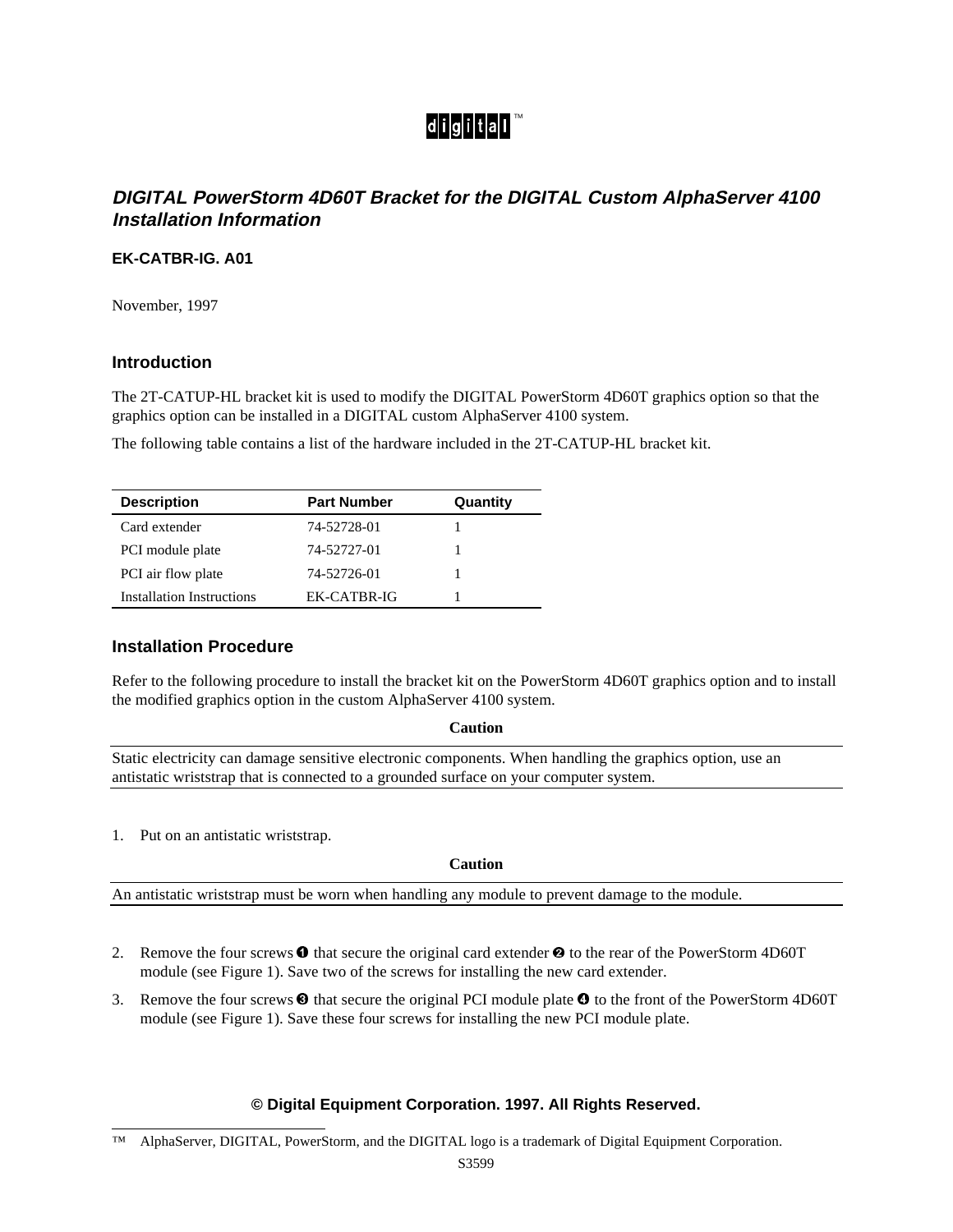**Figure 1 Removing the PowerStorm 4D60T Brackets**



- 4. Use two of the screws  $\bullet$  removed in step 2 to secure the new card extender  $\bullet$  to the rear of the PowerStorm 4D60T module (see Figure 2).
- 5. Use the four screws  $\odot$  removed in step 3 to secure the new PCI module plate  $\odot$  to the front of the PowerStorm 4D60T module (see Figure 2).

#### **Figure 2 Installing the New PowerStorm 4D60T Brackets**



- 6. Perform an orderly shutdown of the DIGITAL custom AlphaServer 4100 operating system.
- 7. Remove the front bezel from the DIGITAL custom AlphaServer 4100 chassis by pressing in at the bottom of the two pull loops on the front bezel to rotate them down and out from the bezel and using them to pull the bezel away from the chassis.
- 8. Place the DC On/Off button on the DIGITAL custom AlphaServer 4100 operator control panel in the Off position. Disconnect the power cord(s) from the power supply ac input receptacle(s) on the front of the chassis.
- 9. Extend the DIGITAL custom AlphaServer 4100 chassis for service by removing the four screws that secure the chassis to the front rails and pulling the chassis forward until the slides lock in the extended position.

#### **WARNING**

**Before extending the chassis for service, ensure that the cabinet is stable and that all provided stabilizing features have been activated. The stabilizing features for the rack or cabinet are configuration dependent.**

10. Remove the right side cover from the DIGITAL custom AlphaServer 4100 chassis by loosening the two captive screws along the top edge of the right side cover and tilting the top of the right side cover out from the chassis. Lift the right side cover until the tabs along the bottom edge come out of the slots in the chassis and then pull the right side cover out and away from the chassis.